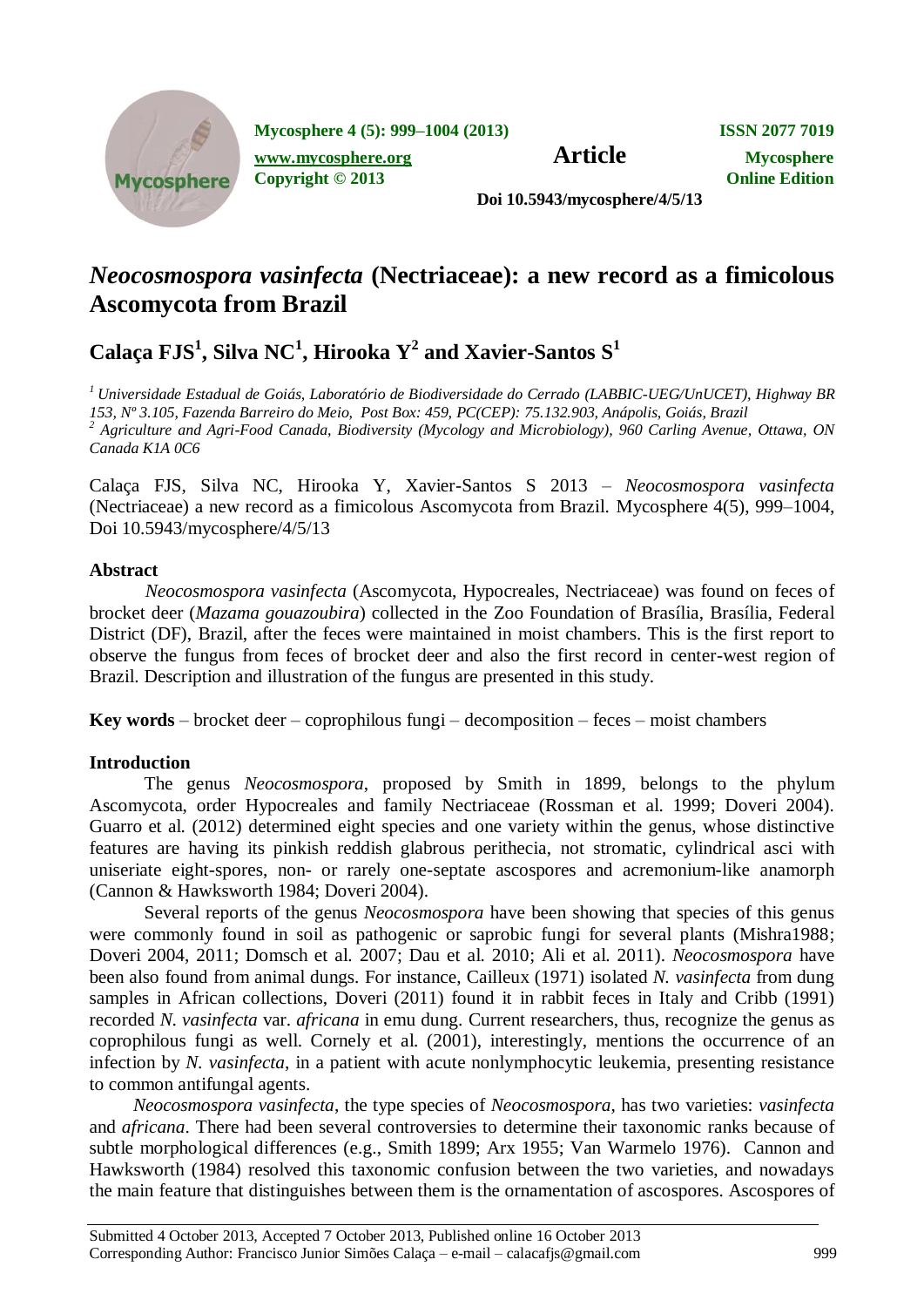*N. vasinfecta* bear conspicuously rugose ornamentation, while *N. vasinfecta* var. *africana* bears cerebriform ornamentation (Cannon & Hawksworth 1984; Rossman et al. 1999; Doveri, 2004).

In 2012, we found a species of *Neocosmospora* from feces of brocket deer (*Mazama gouazoubira* Fischer) collected in Zoo Foundation of Brasília, Brasília, Federal District (DF), Brazil. The deer lives only from southern Central America down through northern South America. Ruminat belonging to the order Cervidae, the brocket deer is one of eight cervid species that occur widely in Brazil. The deer has as habit, different Cerrado physiognomies (Martins et al. 2013). Individuals of this species have a color ranging from yellowish to reddish brown, with white areas in the ventral region and tail. The males, only, have horns simple, unbranched, characteristic of the genus. Is the most common deer species in South America, and in Brazil its distribution extends from the south of the country to the north of the state of Mato Grosso (Ferreira et al. 2011) (Fig. 1). In order to contribute to the dissemination of knowledge of coprophilous fungi in Brazil, this paper records for the first occurrence of *N. vasinfecta* in feces of brocket deer.

#### **Materials & Methods**

Dungs of brocket deer (*Mazama gouazoubira* Fischer) were collected at Zoo Foundation of Brasília, Brasília, Federal District (DF), Brazil, in 2012 and taken to the Laboratory of Biodiversity of Cerrado (LABBIC), in University of State of Goiás (UEG/ UnUCET ), located in the city of Anápolis, state of Goiás, Brazil. The dungs were kept in moist chambers based on methodology proposed by Bell (1983, 2005) and Richardson (2001). The moist chambers were observed during two months to induce emergence of coprophilous fungi. Perithecia of the fungus were photographed under stereomicroscope and mounted in histological slides with sterile drop of water for observation under an optical microscope (Bell 1983). Samples were removed and deposited at the Herbarium of the State University of Goiás (HUEG) under number of registration HUEG-8762.



**Fig. 1** – Brocket Deer (*Mazama gouazoubira* Fischer) in Zoo Foundation of Brasília.

## **Results**

*Neocosmospora vasinfecta* (Fig. 2) appeared on the feces of brocket deer twelve days after incubation in the moist chamber. It was observed only once, being considered quite inconspicuously and never found after that. Here is description of the fungus we observed.

*Neocosmospora vasinfecta* E.F. Sm., *Bull. U.S. Department of Agriculture* **17**: 45 (1899).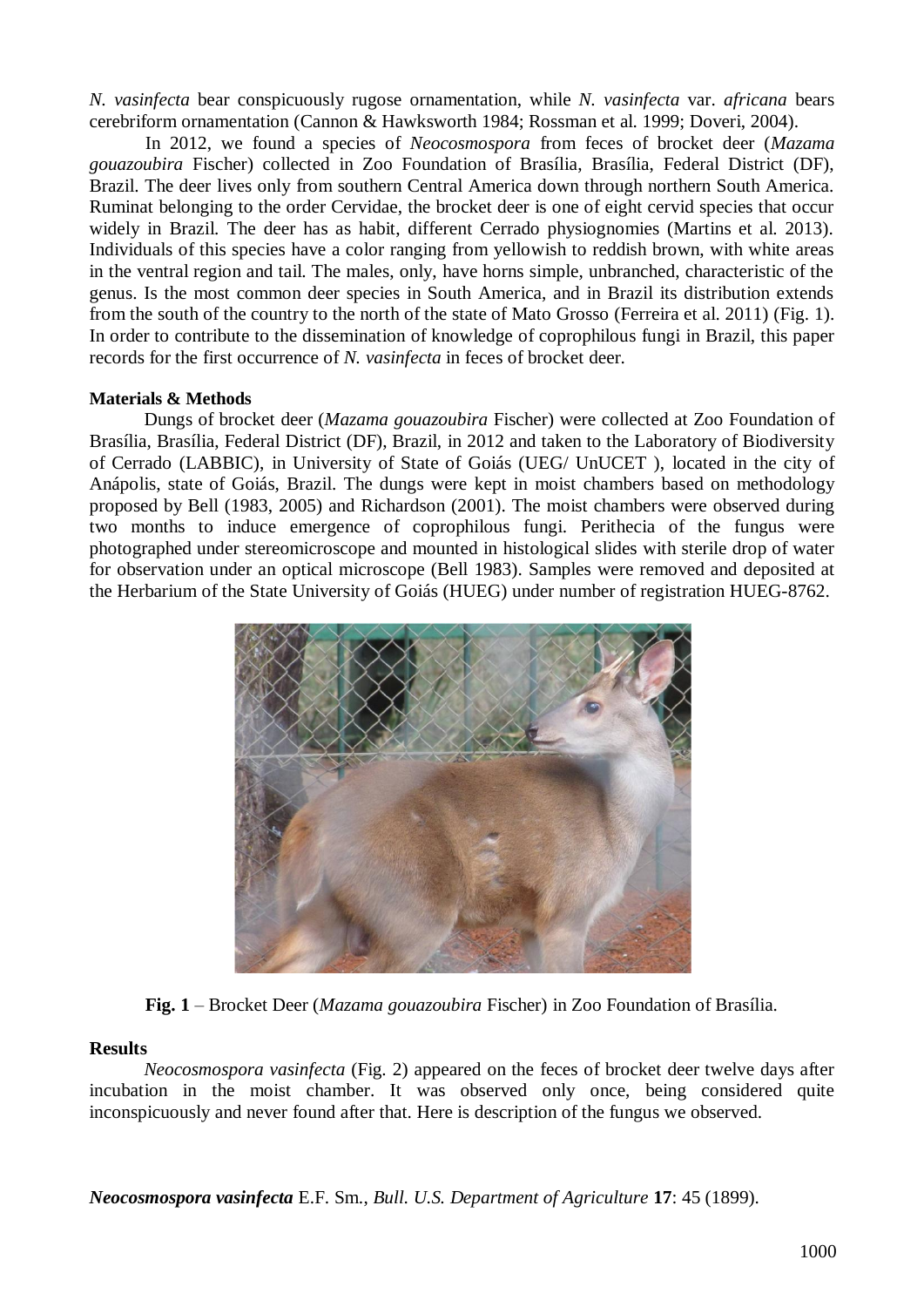Description – Perithecia vividly colored, pinkish reddish (sometimes orange), measuring up to 0.2 mm, globular to subpiriform with small neck (sometimes two necks); endoperidium pseudoparenchymatous, supporting numerous periphysis in the neck region; exoperidium with texture globulose to angular, with colored cells (10-25 x 10-15 µm); asci cylindrical, 8-spored, not amyloid, with truncated apex with a short pedicel, measuring 80-100 x 10-12 µm; ascospores uniseriate, spherical to slightly elliptical, hyaline when immature, becoming light brown at maturity, with conspicuously rugose ornamentation, sometimes with oil droplets, measuring between 9.5-10 x (8,5) 9-10 µm.

Examined Material – BRAZIL – Federal District: Brasília, Fundação Jardim Zoológico (FJZ), perithecia obtained on dung of brocket deer (*Mazama gouazoubira* Fisher). ARAÚJO, J.C. & CALAÇA, F.J.S. (FJSC/28), 22/VII/12, HUEG-8762.

Determines – Francisco Junior Simões Calaça & Yuuri Hirooka.



**Fig. 2** – *Neocosmospora vasinfecta* HUEG-8762 (FJSC/28). A: Perithecia on substrate; a1: Cells of exoperidium; a2: Perithecium mounted on slides with some mature ascospores; B: Mature and immature ascospores; b1: Asci with immature ascospores, showing apex (arrow) and ascospores unisseriate; b2: Asci and ascospores; C: Ascospores in various stages of maturation. The arrows indicate oil droplets within the spores. **Discussion**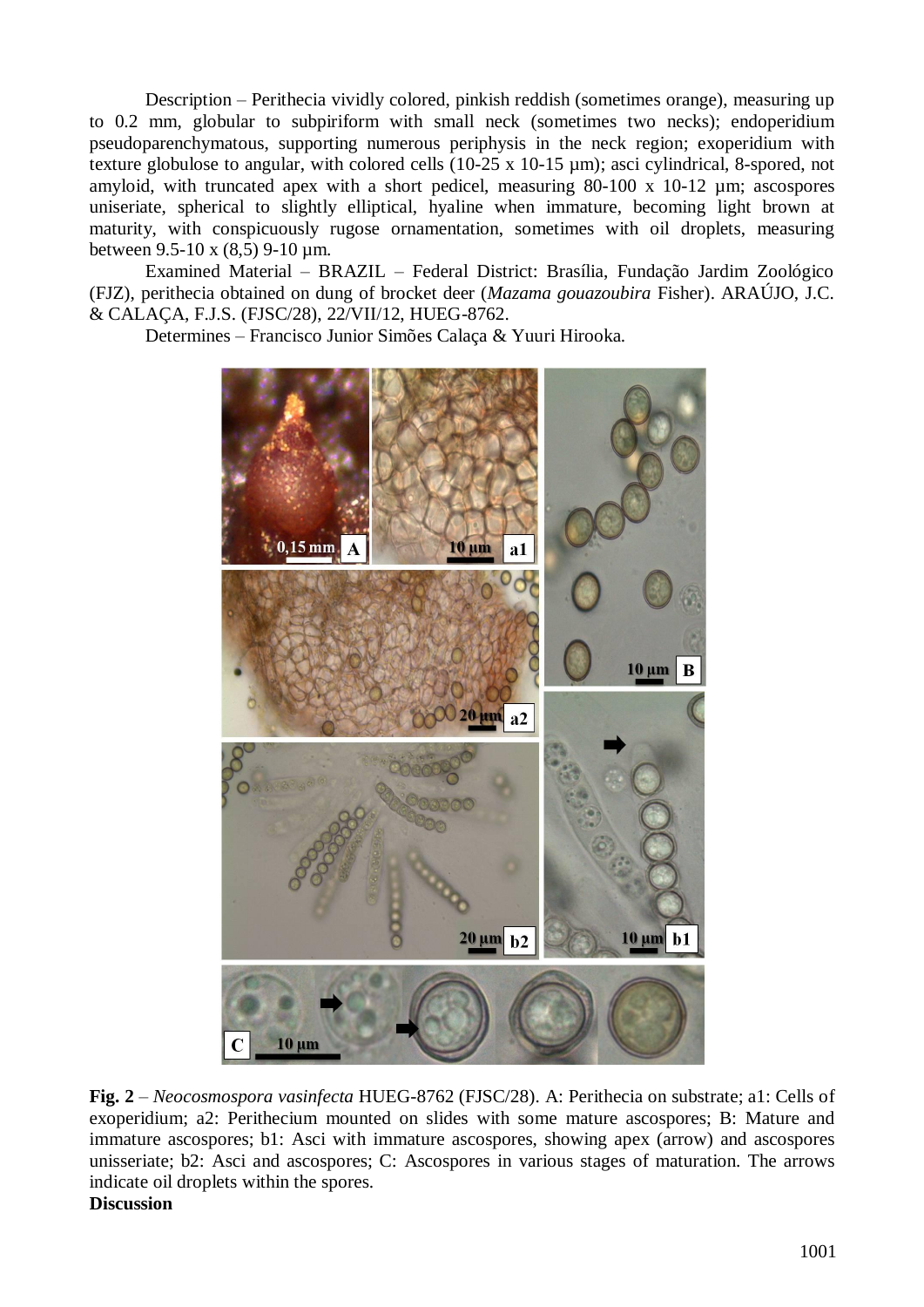The present study is the third reports to collect *N*. *vasinfecta* on dung and is the first time to find the fungus from the feces of Brocket Deer. In Brazil, there are several reports of the genus. Upadhyay (1967) mentioned the occurrence of *N. vasinfecta* in Amazonas, Roraima, Maranhão and Pernambuco state. Cavalcanti et al. (2006) isolated the species from soil of Sergipe state. *Neocosmospora vasinfecta* var. *africana* has been reported (like *N. africana* Arx) from four states in Brazil: Amazonas, Maranhão, Roraima, and Pernambuco state (Batista et al. 1965, 1966, 1967; Batista & Almeida 1966; Luna & Neto 1971). Pfenning (1995) reported the occurrence of a new *Neocosmospora* species, *N. spinulosa* Pfenning, obtained from cultures of ground cacao plantations (*Theobroma cacao* L.) in Capitão Poço, in the state of Pará. This is the first report of the genus on feces, in the country and also the first record to center-west region (Figure 3). These reports indicated that additional *Neocosmospora* including an unknown species would exist, and further studies will contribute for diversity of the genus in Brazil.

![](_page_3_Figure_1.jpeg)

**Fig. 3 –** Distribution of the genus *Neocosmospora* in Brazil. AM: Amazonas (recorded by Batista et al. (1964) and Upadhyay (1967)), PA: Pará (recorded by Pfenning (1995)),RO: Roraima (recorded by Batista et al. (1967) and Upadhyay (1967)), MA: Maranhão (recorded by Batista & Almeida (1966), Batista et al. (1965, 1966) and Upadhyay (1967)), PE: Pernambuco (recorded by Luna & Neto (1971) and Upadhyay (1967)) SE: Sergipe (recorded by Cavalcanti et al. (2006)) and DF: Federal District, recorded in the current article. Maps available at D-maps.com [\(www.d](http://www.d-maps.com/)[maps.com\)](http://www.d-maps.com/). Modified by the authors.

#### **Acknowledgements**

We sincerely thank Jéssica Araújo for the help and support, to Dr. Francesco Doveri, for sending bibliography, and for the CNPq and Universidade Estadual de Goiás, for the support that enabled the development of this work.

#### **References**

Ali H, Akhtar KP, Shah TM, Khan AA. 2011 – First report of *Neocosmospora vasinfecta* causing root rot of chickpea in Pakistan. Journal of Plant Pathology 93: (4, Supplement), S4.63– S4.89.

Arx JA Von. 1955 – Ein neuer Ascomycet aus Afrika. Antonie van Leeuwenhoek. 21: 161–165.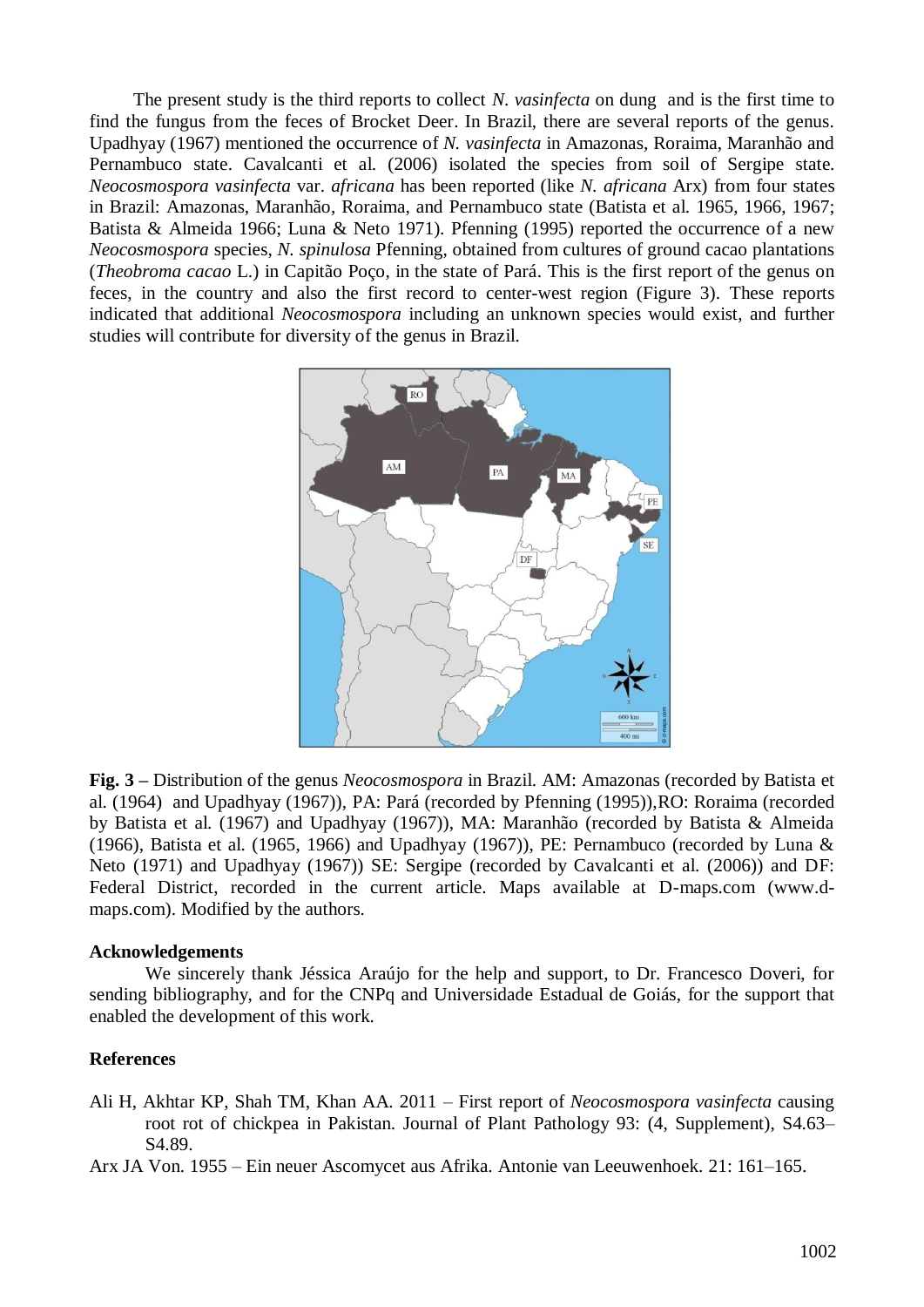- Batista AC, Almeida LM. 1966 Fósforo e sua mobilização biológica por fungos geófilos. Atas do Instituto de Micologia 3: 384–390.
- Batista AC, Barros FAC, Silva JO, Castrillón AL, Maciel MJP. 1965 Espécies fúngicas dos solos do Estado do Maranhão. Atas do Instituto de Micologia 2:309–318.
- Batista AC, Bezerra JL, Almeida CR. 1964 Alguns Ascomycetes exóticos, estudados no IMUR. In Diretoria da Sociedade Botânica do Brasil [ed.], Anais do XIV Congresso Nacional da Sociedade Botânica do Brasil pp. 117–131, 7 figs. Manaus; Editora Sergio Cardoso.
- Batista AC, Fernandes CS, Luna EA. 1966 Fungos auxinogênicos dos solos do Noroeste do Maranhão. Atas do Instituto de Micologia 3:396–422.
- Batista AC, Maciel MJP, Lima JA. 1967 Frequência de Ascomycetes nos níveis de 40 e 60 cm de profundidade nos solos do Território Federal de Roraima. Atas do Instituto de Micologia 4: 83–87.
- Bell A. 1983 Dung *Fung*: an illustrated guide to coprophilous fungi in New *Zealand*.Wellington, Victoria University Press.
- Bell A. 2005 An illustrated guide to the coprophilous Ascomycetes of Australia. CBS Biodiversity Series No. 3.
- Cailleux R. 1971 Recherches sur la Mycoflore coprophile Centrafricaine. Le generes Sordaria, Gelasinospora, Bombardia. Bulletin de la Société mycologique de France 87: 461–626.
- Cannon PF, Hawksworth L. 1984 A revision of the genus *Neocosmospora* (Hypocreales). Transactions of the British Mycological Society 82(4):673–688.
- Cavalcanti MAQ, Oliveira LG, Fernandes MJ, Lima DM. 2006 Fungos filamentosos isolados do solo em municípios na região Xingó, Brasil. Acta Botânica Brasileira 20(4): 831–837.
- Cornely OA, Chemnitz J, Brochhagen HG, Lemmer K, Schütt H, Söhngen, D, Staib P, Wickenhauser C, Diehl V, Tintelnot K. 2001 – Disseminated *Neocosmospora vasinfecta* infection in a patient with Acute Nonlymphocytic Leukemia. Emerging Infectious Diseases 7(1): 149–152.
- Cribb AB. 1991 Fungi on dung of an emu. Queensland Naturalist 30(5-6):130–133.
- Dau VT, Pham LT, Luong TM, Huynh LMT, Tran NT, Ho TD, Hoang HMT, Phan HT, Burgess LW. 2010 – First report of *Neocosmospora vasinfecta* associated with the root rot complex of peanuts in Vietnam. Australasian Plant Disease Notes 5:79–81.
- Domsch KH, Gams W, AndersonT-H. 2007 Compendium of Soil Fungi,  $2<sup>nd</sup>$  Taxonomically Revised Edition by W. Gams. Eching, Germany, IHW-Verlag.
- Doveri F. 2004 Fungi Fimicoli Italici: A guide to the recognition of Basidiomycetes and Ascomycetes living on faecal material. Bresadola, Itália, Scientific Committee of the Bresadola Mycological Association (A.M.B.).
- Doveri F. 2011 Additions to "Fungi Fimicoli Italici": An update on the occurrence of coprophilous Basidiomycetes and Ascomycetes in Italy with new records and descriptions. Mycosphere 2(4):331–427.
- Ferreira AO, Morini AC, Favaron PO, Passos CC, Campos DB, Miglino MA, Guerra RR. 2011 Avaliação morfológica das membranas fetais e da placenta de *Mazama gouazoubira* (veado-catingueiro) de vida livre no terço inicial da gestação. Pesquisa Veterinária Brasileira 31(7): 631 – 635.
- Guarro J, Gene´ J, Stchigel AM, Figueras MJ. 2012 Atlas of soil ascomycetes. CBS Biodiversity Series No. 10.
- Luna EA, Neto FC. 1971 Observações sobre o teste de Went em caldo de culturas fúngicas para assinalamento de auxinas. Publicações. Instituto de Micologia da Universidade Federal de Pernambuco 564: 1–16.
- Martins TMM, Pereira KF, Lima FC, Santos ALQ, Malysz T. 2013 Origem e distribuição do nervo isquiático no veado-catingueiro (*Mazama gouazoubira*). Pesquisa Veterinária Brasileira 33(2): 273–278.
- Mishra D. 1988 A new wilt disease of horse-gram in India. Current Science 57(16):898.
- Pfenning L. 1995 A new species of *Neocosmospora* from Brazil. Sydowia 47(1):65–69.